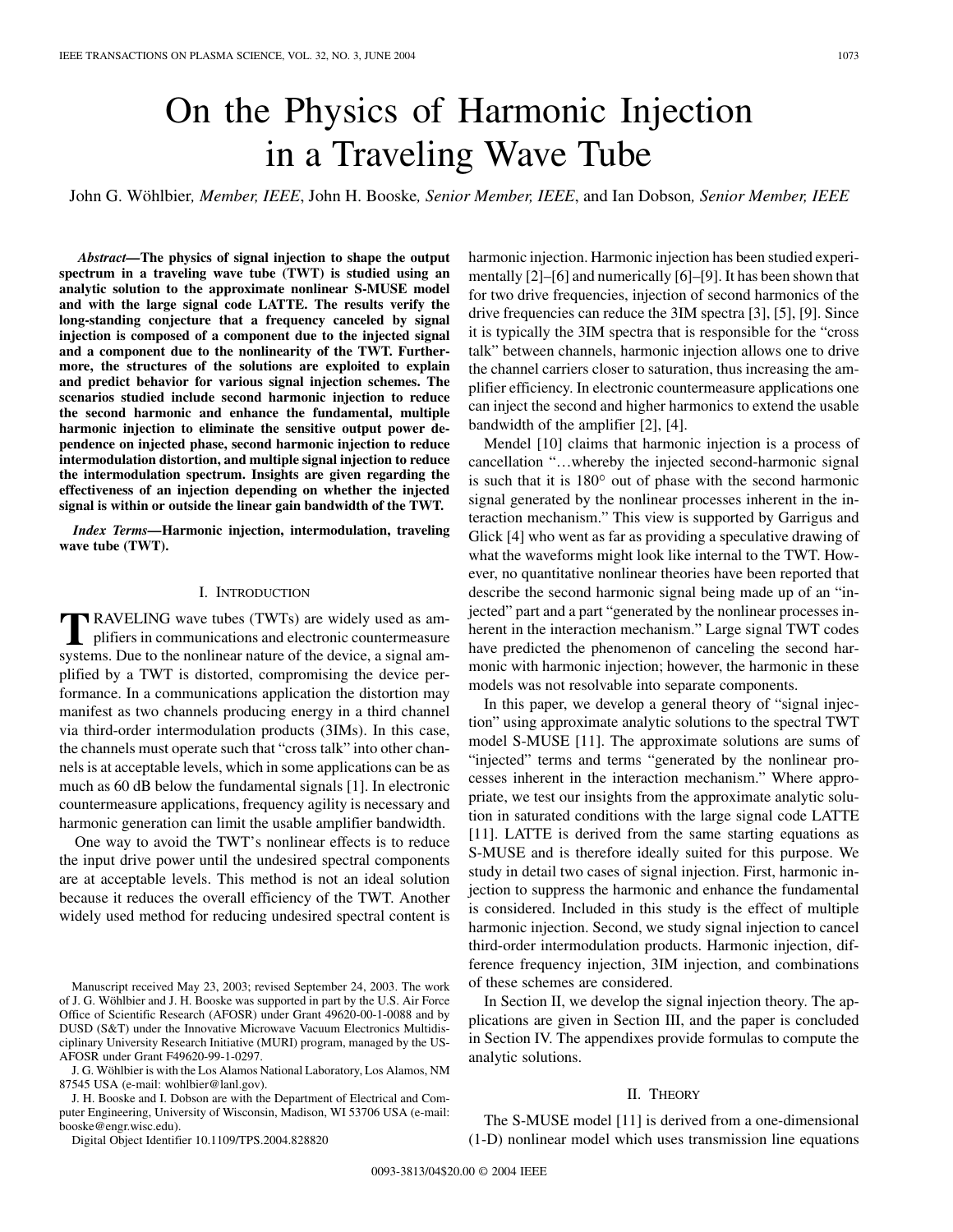to represent the slow wave circuit and Eulerian electron beam equations. The model is steady state and assumes that all frequencies present are integer multiples of some base frequency  $\omega_0$ . There are five quantities in the TWT description: transmission line voltage  $V$ , transmission line current  $I$ , space-charge electric field  $E$ , electron beam velocity  $v$ , and electron beam charge density  $\rho$ . The S-MUSE model is a system of ordinary differential equations for the spatially dependent complex Fourier coefficients of the five quantities  $\tilde{V}_{\ell}(z)$ ,  $\tilde{I}_{\ell}(z)$ ,  $\tilde{E}_{\ell}(z)$ ,  $\tilde{v}_{\ell}(z)$ , and  $\tilde{\rho}_{\ell}(z)$  where  $\ell$  is a frequency index and z is the axial distance. Circuit power and voltage phase are denoted as  $P_{\ell}(z)$ and  $\varphi_{\ell}(z)$ ; see [\[11](#page-12-0)] for details of S-MUSE.

# *A. Analytic Solution Structure*

S-MUSE can be solved analytically using a series solution [[12\]](#page-12-0). Similar to linear Pierce theory [\[13](#page-12-0)], the solution for a state variable at a particular frequency is a sum of complex exponential modes. However, whereas the solution in the linear theory has a finite number of modes, the analytic solution to S-MUSE has an infinite number of modes. We use a finite number of modes to form approximate solutions. Furthermore, when appropriate, we consider only the modes that dominate the solution near the output of the TWT, which are typically those modes with the largest growth rates.

In general, the solution of the voltage at frequency  $f_{\ell}\omega_0$  may be approximated as

$$
V_{\ell}(z,t) = \left\{ A_{\ell}^{\mathrm{dr}} \exp \left( \mu_{\ell}^{\mathrm{dr}} + i \kappa_{\ell}^{\mathrm{dr}} \right) z + \sum_{q} A_{\ell}^{\mathrm{nl}[q]} \exp \left( \mu_{\ell}^{\mathrm{nl}[q]} + i \kappa_{\ell}^{\mathrm{nl}[q]} \right) z \right\}
$$

$$
\times e^{i f_{\ell} \omega_0 ((z/u_0) - t)}
$$
(1)

where the superscript dr refers to "driven" quantities and the superscript nl refers to quantities generated by nonlinear interactions.

The idea of all of the injection schemes is to adjust the amplitudes and phases of the inputs such that the bracketed term in (1) is minimized at  $z = L$ , where L is the TWT output. This is in contrast to the view that the undesired signal is canceled at all points along the length of the TWT. In the sections of our paper that describe the different injection schemes, we will identify the structure of the different elements of (1). Appendix II provides formulas for computing the quantities appearing in (1).

Depending on the injection scheme, there may be no "driven" portion of (1). For example, in harmonic injection to cancel a 3IM, the naturally generated (nonlinear) 3IM cancels with a mode that is a nonlinear product of the injected harmonic and one of the drive frequencies. In this case, the only dominant modes present are represented in the sum over q, i.e.,  $A_{\ell}^{\text{dr}} = 0$ . For cases in which the injected harmonic is out of the linear gain bandwidth, the driven portion of (1) may also need to be represented by a sum over modes. To compute the modes in these cases the reader is referred to the general solution in Appendix I.

The solutions to the S-MUSE model of the form (1) are approximations which only apply prior to TWT saturation. By using the large signal code LATTE we will show with simulations that the large signal solutions also have a structure that is composed of modes due to the nonlinearity and modes due to the injected signal.

#### *B. Electron Beam Diagnostics*

The electron beam current modulation is often considered an important quantity in TWT physics. To study harmonics of the electron beam current during harmonic injection, we will need the following quantities. The instantaneous electron beam current in Eulerian coordinates is given by

$$
i_{\text{beam}} = S\rho v \tag{2}
$$

where  $S$  is the electron beam cross-sectional area. The Fourier coefficient of this expression at frequency  $f_{\ell}\omega_0$  is

$$
\langle i_{\text{beam}}(z) \rangle_{\ell} = S \frac{1}{2\pi} \int_{2\pi} \rho v e^{-i f_{\ell} \psi} d\psi. \tag{3}
$$

Substituting the Fourier series for  $\rho(z, \psi)$  and  $v(z, \psi)$ , e.g.,  $v(z, \psi) = \sum_{\ell=-\infty}^{\infty} \tilde{v}_{\ell}(z) e^{i f_{\ell} \psi}$  into (3), one gets

$$
\langle i_{\text{beam}}(z) \rangle_{\ell} = S \sum_{\substack{m,n \\ f_m + f_n = f_\ell}} \tilde{\rho}_m \tilde{v}_n \tag{4}
$$

where  $\tilde{\rho}_m$ ,  $\tilde{v}_n$  are MUSE variables, i.e., spatially dependent Fourier coefficients, and the sum is over frequency pairs such that the frequencies add up to  $f_\ell \omega_0$ .

For the Lagrangian model LATTE the beam current harmonics are given by

$$
\langle i_{\text{beam}}(z) \rangle_{\ell} = \frac{1}{2\pi} \int_{2\pi} I_0(\psi_0) e^{-i f_{\ell} \Psi(z, \psi_0)} d\psi_0 \tag{5}
$$

where  $\psi_0$  is the Lagrangian "disk" label and  $\Psi(z, \psi_0)$  is the function describing the phase of the disk  $\psi_0$  as a function of axial position. For an unmodulated beam  $I_0(\psi_0) = I_0$ .

In Section III, we will compute  $\langle i_{\text{beam}}(z) \rangle_{\ell}$  for different values of  $\ell$  using the code *LATTE/MUSE Numerical Suite*. *lmsuite* solves the MUSE models and the large signal code LATTE for arbitrary TWT geometries.<sup>1</sup>

#### III. APPLICATIONS

In this section, we provide several examples of the harmonic injection theory. The first example is harmonic injection to suppress the harmonic or enhance the fundamental, and the second example is signal injection to suppress an intermodulation product.2 We study various aspects of the physics that the solutions afford.

For the studies, we use TWT parameters based on the X-WING TWT [[5\]](#page-12-0). The electron beam parameters are listed in Table I and the relevant dispersion parameters (cold circuit phase velocity, beam-averaged interaction impedance, and space-charge reduction factor) are listed in Table II. For frequencies not listed in Table II, dispersion parameters are determined by a linear interpolation between neighboring frequencies; see [[11\]](#page-12-0) for a full description of how the dispersion parameters enter into the model equations. The TWT length is  $L = 15$  cm. Unless otherwise noted, we do not include a circuit

<sup>1</sup>The code and the input files used in this paper are available at http://www.lmsuite.org.

<sup>&</sup>lt;sup>2</sup>We define a  $K$ th-order intermodulation product of frequencies  $f_1, f_2, \ldots, f_P$  as  $r_1 f_1 + r_2 f_2 + \cdots + r_P f_P$  where  $r_j$  are integers (possibly zero) and  $K = |r_1| + |r_2| + \cdots + |r_P|$ . This structure includes fundamental and harmonic frequencies if all but one of the  $r_j$  are zero.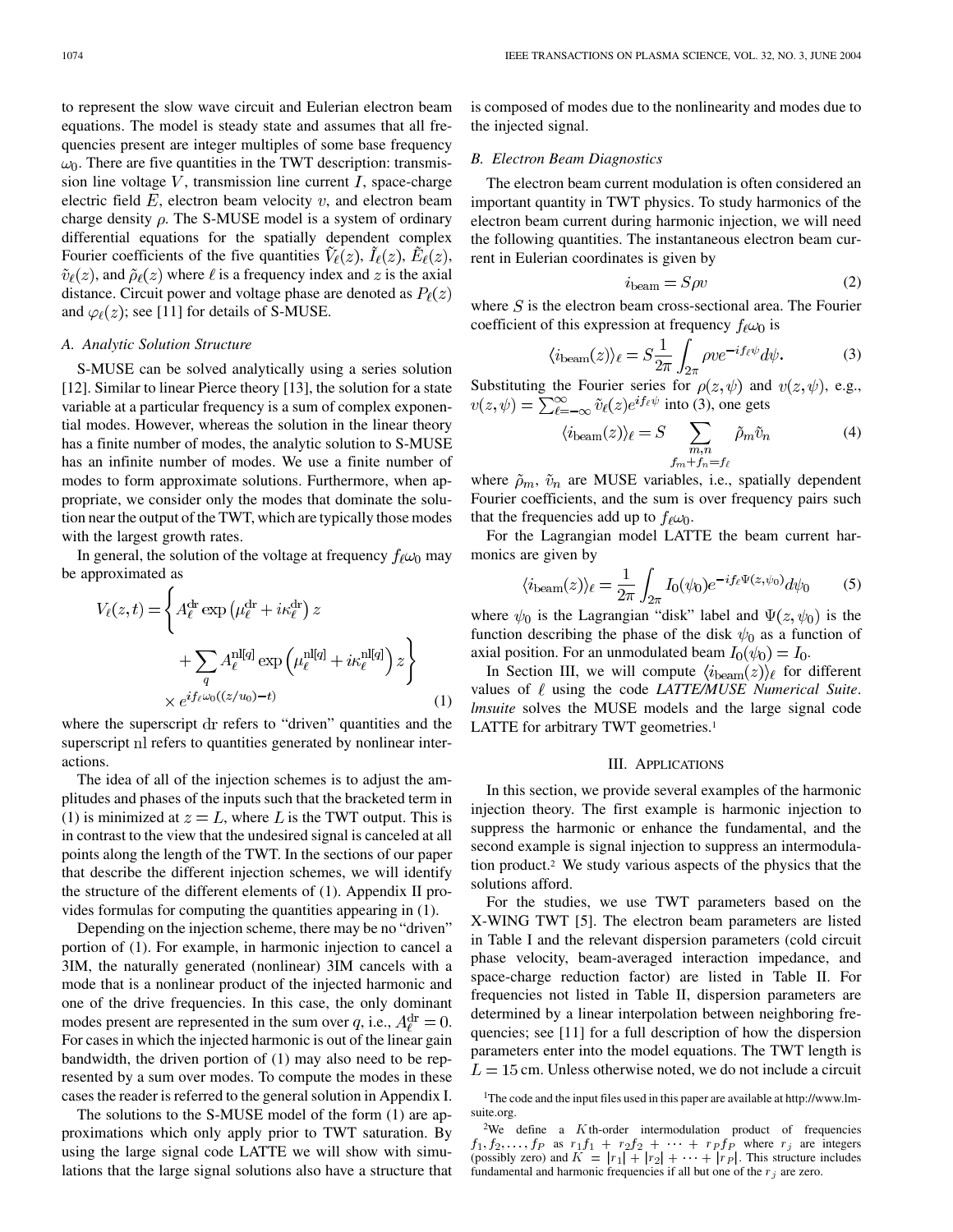TABLE I XWING TWT ELECTRON BEAM AND CIRCUIT PARAMETERS

| Parameter       | Value            |
|-----------------|------------------|
| Cathode voltage | –2.75 kV         |
| Beam current    | 0.22A            |
| Beam radius     | $0.55$ mm        |
| Helix radius    | $1.4 \text{ mm}$ |
|                 |                  |

TABLE II XWING TWT DISPERSION PARAMETERS

| $f$ (GHz) | $\tilde{v}_{\rm ph}$ (×10 <sup>7</sup> m/s) | $\tilde{K}(\Omega)$ |                       |
|-----------|---------------------------------------------|---------------------|-----------------------|
| 1.00      | 2.480                                       | 139.0               | $1.55 \times 10^{-2}$ |
| 2.00      | 2.486                                       | 104.0               | $4.66 \times 10^{-2}$ |
| 3.00      | 2.498                                       | 64.0                | $8.40 \times 10^{-2}$ |
| 4.00      | 2.514                                       | 38.0                | $1.24 \times 10^{-1}$ |
| 5.00      | 2.533                                       | 24.0                | $1.65 \times 10^{-1}$ |
| 6.00      | 2.550                                       | 15.0                | $2.06 \times 10^{-1}$ |
| 7.00      | 2.563                                       | 10.0                | $2.45 \times 10^{-1}$ |
| 8.00      | 2.577                                       | 4.0                 | $2.83 \times 10^{-1}$ |
|           |                                             |                     |                       |

sever so that we consider only the essential physics of signal injection. We treat separately the cases where the sever plays an important role in the injection physics. The small signal gain as a function of frequency for these parameters as computed by S-MUSE is given in Fig. 1.

Throughout the remainder of the paper, circuit inputs are specified by input power and phase. These values are used to compute input circuit voltage and current amplitudes with (23) and (24) of [[11\]](#page-12-0).

## *A. Fundamental and Harmonic Frequencies*

First, we consider second harmonic injection in the presence of one drive frequency. We study the effect of the injected second harmonic on the fundamental and harmonic frequencies in two cases. In the first case, the harmonic signal is in the linear gain bandwidth, and in the second case the harmonic is out of the linear gain bandwidth.3 We then consider injecting the second and third harmonic to cancel the second harmonic.

*1) Harmonic in Linear Gain Bandwidth:* In the first example, we use the fundamental input frequency of 2 GHz and the injected second harmonic at 4 GHz. The voltage solution (1) for each of these frequencies has a driven mode and a nonlinear mode. There is a nonlinear mode at 2 GHz because 2 GHz is the difference frequency of 4 and 2 GHz. The nonlinear mode at 4 GHz is the second harmonic of 2 GHz. In Fig. 2, we show solutions of (1) for this case. Fig. 2(a) shows that the output power of the fundamental is maximized for an optimum input harmonic phase. At 2 GHz, the nonlinear mode of (1) increases monotonically with increasing harmonic input power at fixed phase, and therefore the power output at the fundamental increases monotonically for increasing harmonic input power as seen in Fig. 2(a). The power enhancement at the fundamental when the harmonic and fundamental have equal input powers (5 dBm) is 1 dB for optimum phase.





Fig. 1. Small signal gain of XWING TWT parameters as a function of frequency. Curve was computed with the S-MUSE model.



(a) Output power at 2 GHz as a function of injected harmonic power and phase. The optimum second harmonic input phase is  $\varphi_2(0) = 244^\circ$ . At this input phase the fundamental output power increases monotonically with increasing second harmonic input power until saturation effects set in.



(b) Output power at 4 GHz as a function of injected harmonic power and phase  $P_2(L)$  is in dB with respect to output power at 4 GHz with no harmonic injection The optimum cancellation harmonic inputs are  $P_2(0) = -8.86$  dBm,  $\varphi_2(0) =$  $92.25^{\circ}$ .

Fig. 2. Output power at (a) fundamental (2 GHz) and (b) second harmonic (4 GHz) as a function of injected harmonic power  $P_2(0)$  and injected harmonic phase  $\varphi_2(0)$  predicted by (1) for second harmonic injection. For both figures, the fundamental input power and phase are  $P_1(0) = 5$  dBm,  $\varphi_1(0) = 0.0^\circ$ . With no harmonic injection the harmonic is 9.23 dB below the fundamental at the TWT output.

Fig. 2(b) shows that for injected second harmonic powers between  $-10$  and  $-8$  dBm and phases between  $85^{\circ}$  and  $95^{\circ}$ the harmonic is suppressed by more than 18 dB. The center of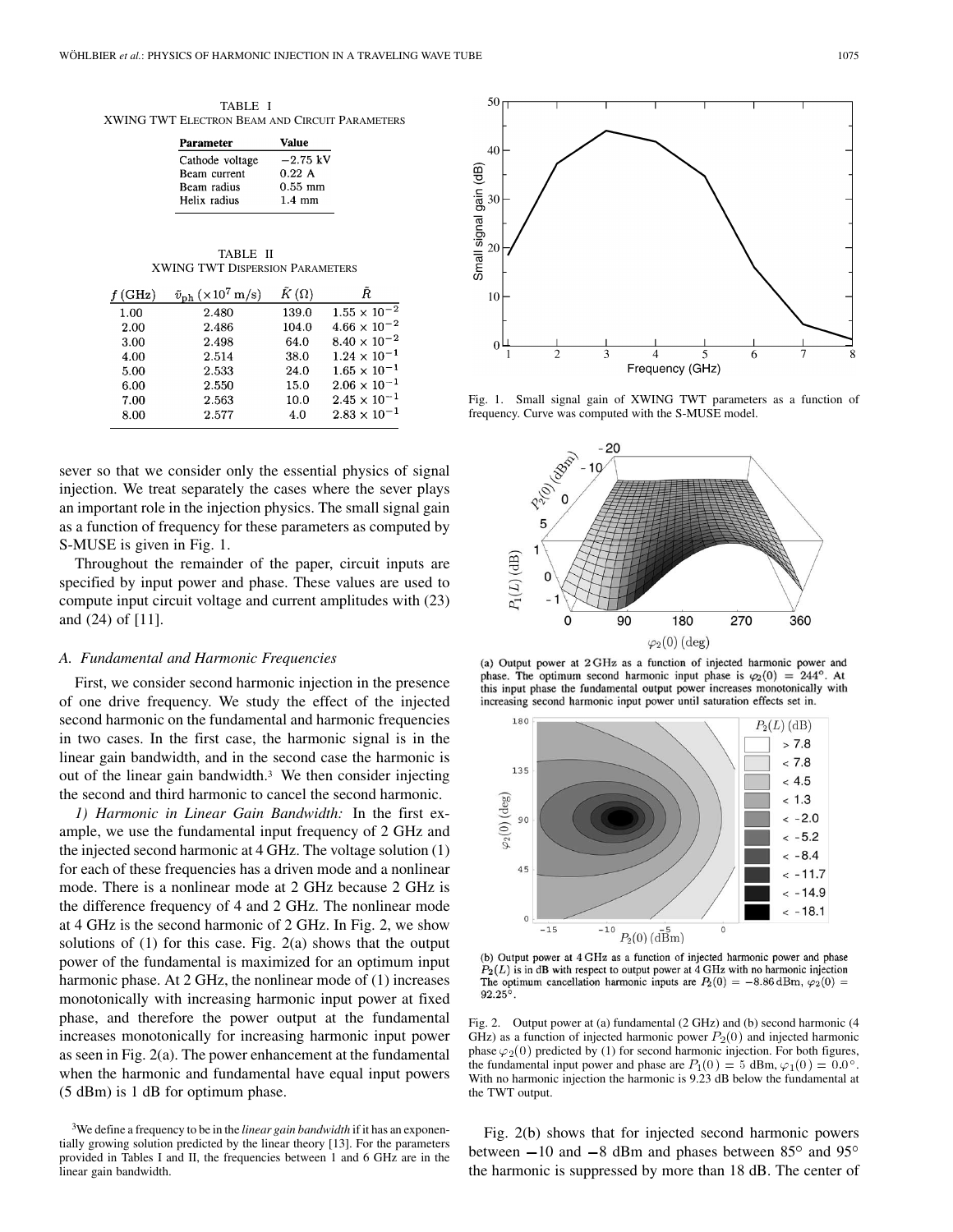

Fig. 3. Magnitude and phase of (1) and component magnitudes of (1) for second harmonic 4.0 GHz with second harmonic injection to achieve second harmonic cancellation. Driven mode dominates the solution prior to  $z = 15$  cm, and the nonlinear mode dominates the solution after  $z = 15$  cm. This can be seen from the component magnitudes as well as the  $180^\circ$  phase change of the total solution at  $z = 15$  cm. Fundamental and second harmonic input powers and phases are 5.0 and  $-8.86$  dBm and  $0.0^{\circ}$  and  $92.25^{\circ}$ , respectively. Voltage phase is with respect to the cold circuit wave at 4 GHz.

this range corresponds to total cancellation of the second harmonic signal ( $-\infty$  dB). Experimental realization of this theoretical perfect cancellation is not possible. Line-broadening effects such as phase jitter, shot noise, and voltage supply noise will leave a small nonzero amplitude at the point of optimal suppression. For a case similar to Fig. 2(b), Singh *et al.* have experimentally realized harmonic suppression of approximately 30 dB [[6\]](#page-12-0). With improved instrumentation it is likely that the amount of suppression could be increased.

From Fig. 2(b) and (1), we see that the optimum injected harmonic power and phase are independent of each other. For any injected harmonic power a scan of injected harmonic phase may be made to determine the optimum phase. With the injected harmonic phase set to this optimum value the harmonic injected power may be scanned to determine the optimum cancellation point. This method of detecting maximum cancellation has been confirmed experimentally for nonsaturated operation [\[5](#page-12-0)].

In Fig. 3, we show the modes of  $(1)$  that make up the harmonic solution for the optimum cancellation inputs of Fig. 2(b). Shown are the magnitudes of the separate modes and the magnitude and phase of the total solution (1). The figure clearly shows that the axial position of harmonic cancellation (the TWT output) is the point at which the dominant mode of the solution changes from the driven mode to the nonlinear mode. The  $180^\circ$  phase change in the composite solution also illustrates this point.

To test whether the qualitative conclusions about the structure of the solutions during harmonic injection hold more generally, we next consider results of LATTE simulations for input powers that produce power saturation at the fundamental frequency. We find that for saturated operation a single global minimum of harmonic output power versus input power and phase [see Fig. 2(b)] ceases to exist. Rather, several local minima form. To determine the global minimum requires an extensive and highly resolved scan over input power and phase. In Fig. 4, we show the second harmonic output power as a function of injected second harmonic input power and



Fig. 4. Fundamental and harmonic output power versus (a) harmonic input phase and (b) harmonic input power predicted by LATTE. Fundamental input power produces saturated output with no harmonic injection. Fundamental input power and phase are 20.0 dBm and  $0.0^{\circ}$ , respectively, for (a) and (b). In (a), harmonic input power is 18.75 dBm, and in (b) harmonic input phase is 26.475°.



Fig. 5. (a) Output power and (b) voltage phase for fundamental through fourth harmonic predicted by LATTE, with second harmonic injection to cancel the second harmonic. Abrupt phase change of  $180^\circ$  in the second harmonic is evidence that even for saturated operation the second harmonic solution is comprised of two modes as in the approximate analytic solution (1). Fundamental input power and phase of 20.0 dBm and  $0.0^{\circ}$  produce saturation at  $z = 15$  cm in absence of harmonic injection. Second harmonic input power and phase are 18.75 dBm and 26.48°, respectively. Voltage phases are with respect to the cold circuit waves at the respective frequencies.

phase for a fundamental input power that drives the TWT into saturation. The simulations for saturated operation include the fundamental through fourth harmonic spectral components in the circuit wave and electron beam.

To show that the second harmonic voltage in the TWT has the structure of (1) even for saturated operation, we can consider the phase of the voltage predicted by LATTE simulations. As in Fig. 3, we expect to see the driven mode character dominate prior to the point of cancellation and the nonlinearly generated mode character after cancellation. If this is true in the saturated case, then the voltage phase of the harmonic should jump by  $180^\circ$  at the point of cancellation. In Fig. 5, we show output powers and voltage phases for the fundamental through fourth harmonic with second harmonic injection to cancel the second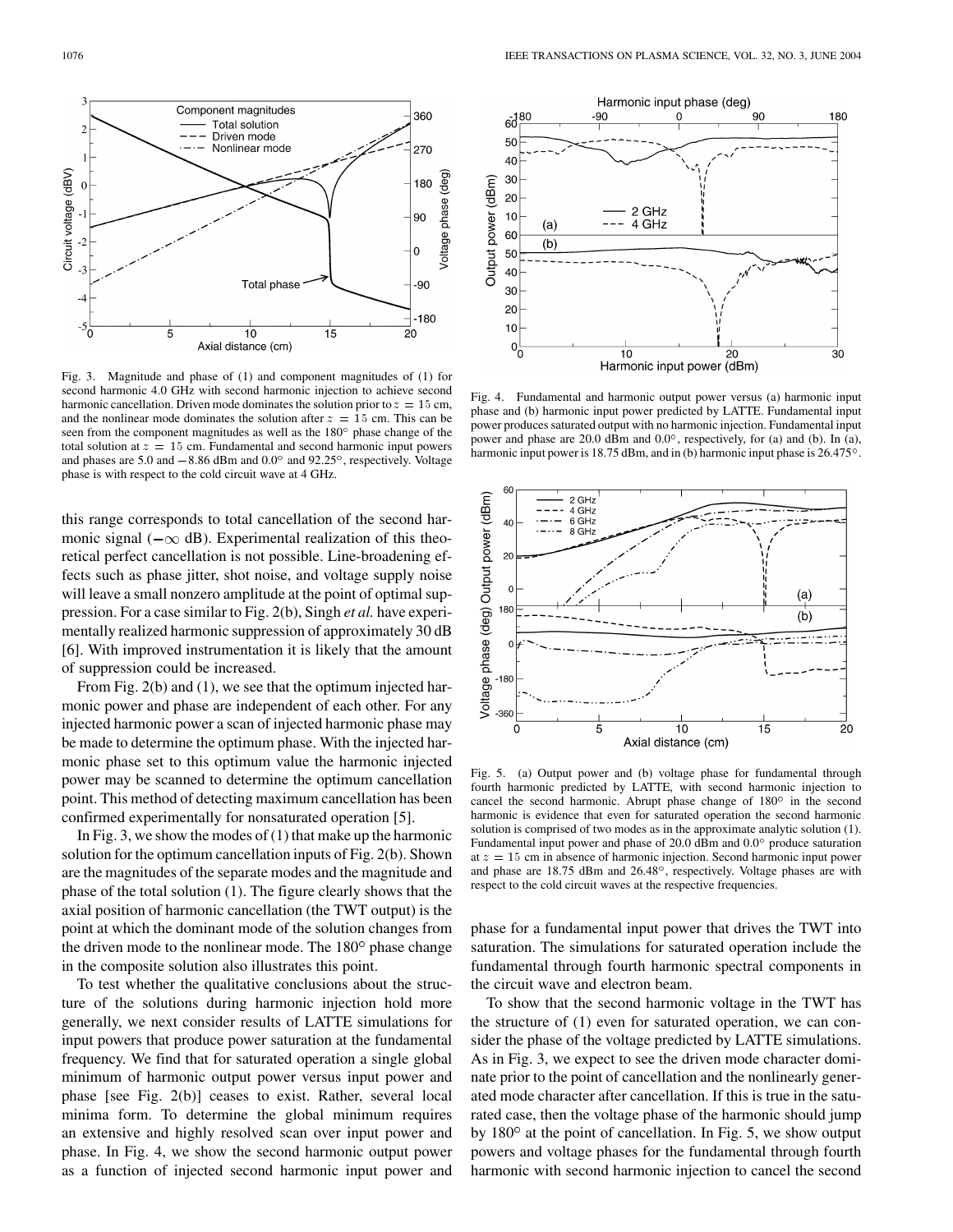

Fig. 6. (a) Beam current modulation magnitude and (b) phase at fundamental and second harmonic for second harmonic injection to cancel the second harmonic at  $z = 15$  cm predicted by LATTE. Harmonic beam current modulation "changes modes" at about  $z = 13$  cm, as evidenced by magnitude dip and phase change. However, the modes do not cancel to produce zero beam curren modulation "changes modes" at about  $z = 13$  cm, as evidenced by magnitude dip and phase change. However, the modes do not cancel to produce zero beam current second harmonic modulation  $(-\infty$  dB) at any point along the TWT. Fundamental and second harmonic input power and phase are  $-20.0$ and  $-57.5$  dBm and  $0.0^{\circ}$  and  $91.0^{\circ}$ , respectively, well below powers which produce saturation effects. Beam current modulation magnitudes are in decibels with respect to 1 A, and beam current modulation phases are with respect to cold circuit waves at the respective frequencies.

harmonic at  $z = 15$  cm. The fundamental input power is such that without harmonic injection the output power at the fundamental is saturated. With harmonic injection, the fundamental output power at the output  $(z=15 \text{ cm})$  is compressed by about 1 dB as the saturation point has shifted to  $z = 13.6$  cm. One sees that the output phase at the second harmonic abruptly changes by  $180^\circ$  at the cancellation point. This matches the structure of the two-mode analytic solution of the S-MUSE model.

For the same input frequencies, we next consider electron beam current modulation magnitude and phase at the fundamental and second harmonic. Equation (4) gives the current modulation at frequency  $f_{\ell}\omega_0$  in MUSE variables. The beam charge density  $\tilde{\rho}_m$  and beam velocity  $\tilde{v}_n$  have the form of (1), where the exponents  $(\mu_{m,n}^{\text{dr}} + i\kappa_{m,n}^{\text{dr}}$  and  $\mu_{m,n}^{\text{nl}[q]} + i\kappa_{m,n}^{\text{nl}[q]}$  will be the same as those of the voltage, but the complex amplitudes  $(A_{m,n}^{dr}$  and  $A_{m,n}^{nl[q]}$ ) will be different. For the case of second harmonic injection with a single fundamental input, the solutions for the charge density and beam velocity at the fundamental  $\tilde{\rho}_1$  and  $\tilde{v}_1$  are composed of a driven mode and a nonlinearly generated mode. Therefore, the beam current modulation at the second harmonic  $\langle i_{\text{beam}}(z) \rangle_2$ , i.e., the product of  $\tilde{\rho}_1$  and  $\tilde{v}_1$ , may be written as a sum of three terms (the cross terms have the same exponents and may be combined). There is no guarantee that since the inputs are set such that the circuit voltage modes cancel at the TWT output, the modes making up the current modulation will also cancel. In fact, in all of the cases that we have studied, we have found that the current modulation is not canceled for any point along the length of the TWT. However, the theory predicts that such a cancellation of the beam modulation modes is possible for the proper inputs.

In Fig. 6, we show the beam current modulation magnitude and phase of the fundamental and second harmonic components during harmonic injection to cancel the harmonic voltage at  $z =$ 15 cm as predicted by LATTE. The fundamental input power is small enough so that no saturation effects are encountered



Fig. 7. Fundamental and second harmonic output power versus second harmonic input power for harmonic input phase equal to (a)  $47.9^\circ$  and (b)  $12.5^{\circ}$  predicted by LATTE. In (a), harmonic input phase is set to minimize output harmonic for injected harmonic power of 15 dBm, and in (b) harmonic input phase is set to cancel output harmonic for injected harmonic power of 32.29 dBm. Fundamental input power and phase of 13.0 dBm and  $0.0^{\circ}$  produce saturated output power of 54.1 dBm at the fundamental and 4.06 dBm at the harmonic with no harmonic injection.

in the simulation region. The second harmonic beam current modulation "changes modes" at about  $z = 13$  cm as evidenced by the dip in the magnitude and the phase change. However, this is well before the voltage cancellation which occurs at  $z =$ 15 cm. The relationship between the changing of modes in the beam current and the changing of modes in the circuit voltage is a subject of future study.

It has been suggested that harmonic injection might be viewed as input waveform "shaping" such that the beam current waveform is sinusoidal at the output [[14\]](#page-12-0). Fig. 6 indicates that such a view is incorrect, since the harmonic component of the beam current is a large fraction of the fundamental component of the beam current at  $z = 15$  cm, where the second harmonic circuit voltage is canceled.

*2) Harmonic Out of Linear Gain Bandwidth:* When the second harmonic is out of the linear gain bandwidth, the component of the analytic solution (1) corresponding to the injected harmonic does not have an exponentially growing form, hence does not *grow* to a level required to cancel the nonlinearly generated harmonic at the output. Thus, in most cases, modest injected harmonic powers will have a small effect on reducing the second harmonic. To get cancellation of the second harmonic, a large value of injected harmonic power is required. For the analytic solution (1) to be a good approximation, additional modes from the full solution in Appendix I should be included to describe the harmonic.

Using LATTE we consider one case of second harmonic injection with the fundamental frequency at 4 GHz and the second harmonic at 8 GHz, where the fundamental input is set to achieve saturation at  $z = 15$  cm. In Fig. 7, we plot fundamental and second harmonic output power versus harmonic input power for two different values of fixed second harmonic input phase. In Fig. 7(a), the harmonic input phase is set so that the harmonic output power is minimized for a harmonic input power of 15 dBm. For this injection (15 dBm,  $47.9^\circ$ ), the amount of output harmonic reduction from its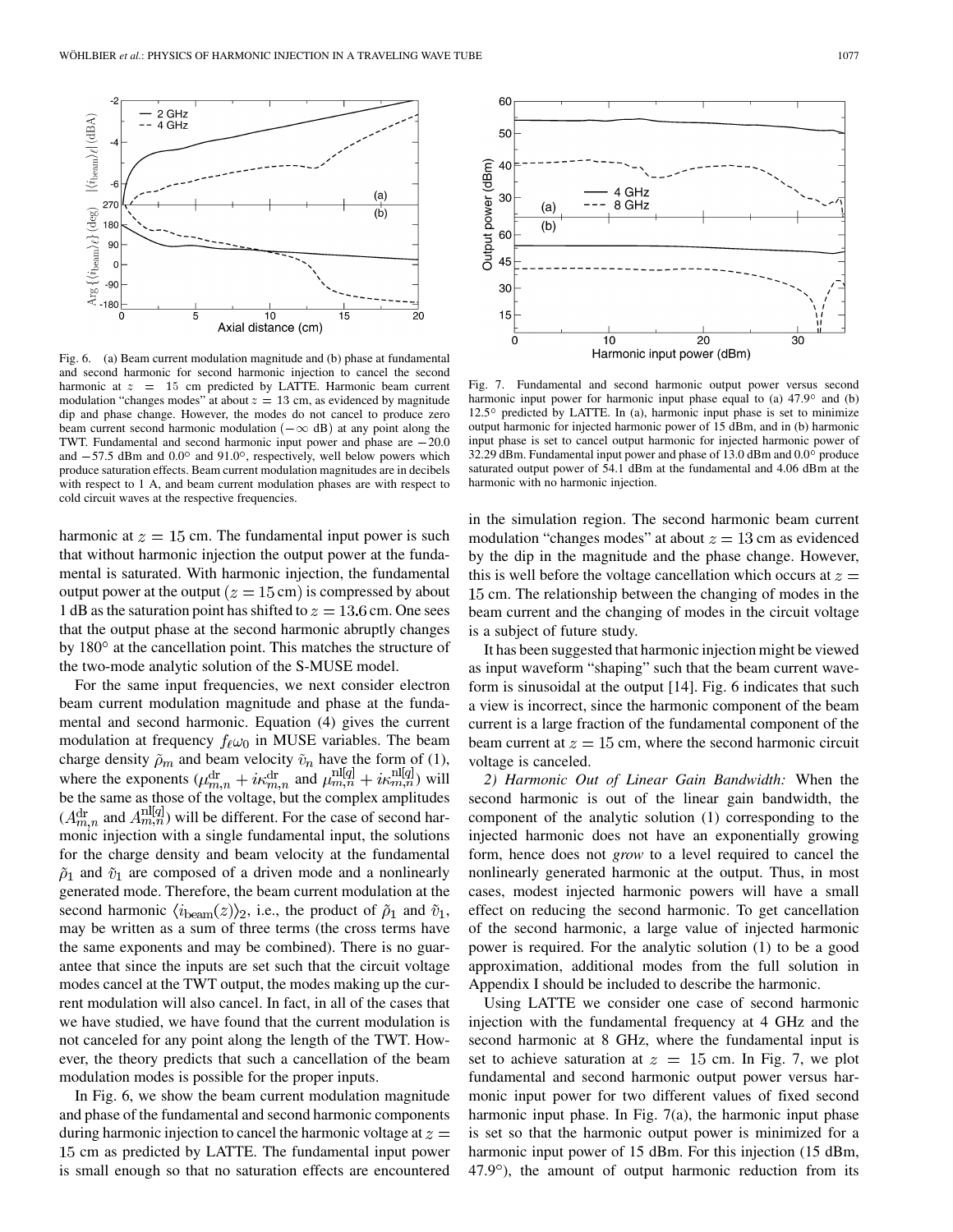value of 4.06 dBm with no harmonic injection is about 4 dB. On the other hand, in Fig. 7(b) one can see that cancellation of the second harmonic is obtainable in principle. However, the required injected harmonic power to do so is about 1% of the fundamental output power. A comparison of Fig. 7 to Fig. 4, and their relative harmonic to fundamental input powers to obtain cancellation  $(P_{2f_1} - P_{f_1} = 19.29 \text{ dB}$  and  $P_{2f_1} - P_{f_1} = -1.25$  dB respectively), illustrates the substantial difference between the case when the second harmonic is in the linear gain bandwidth and when the second harmonic is out of the linear gain bandwidth.

Almost all TWTs have circuit severs to control internal reflections. We expect that the presence of the sever will highly attenuate, if not totally eliminate, the nongrowing injected harmonic mode. Since the injected mode is the mode that allows for reduction or cancellation of the second harmonic, we expect that when a sever is included, reduction of the second harmonic should be possible but a total cancellation is likely not possible for reasonable harmonic injection powers. For LATTE simulations including a sever where we restricted the harmonic input to less than 10% of the fundamental output, the maximum amount of harmonic suppression we obtained was 16.4 dB, from 38.8 to 22.4 dBm, for a fundamental input of 27.0 dBm and a harmonic input of 34.5 dBm. The sever is modeled by a resistive loss in the center section of the circuit. For details on how the sever is incorporated into the circuit equations, see [\[12](#page-12-0), Appendix A]. For details of the loss profile one can run the *lmsuite* input decks.4

*3) Second and Third Harmonic Injection:* Next, we consider injection of the second and the third harmonic to achieve cancellation of the second harmonic when the second and third harmonics are both in the linear gain bandwidth. For this injection scheme there are three terms in (1) for each of the three frequencies: one driven term and two nonlinear terms. To achieve cancellation for a particular frequency at the output, these three terms should add to zero at  $z = L$ .

As an example, we solve the S-MUSE equations for a fundamental frequency of 1.5 GHz, second harmonic of 3.0 GHz, and third harmonic of 4.5 GHz. The respective input powers and phases for the fundamental, second, and third harmonics are 10,  $-14.2$ , and  $-10.6$  dBm, and  $0.0^{\circ}$ , 15.0°, and  $-45.0^{\circ}$ . When evaluated at  $z = L$ , the three terms in (1) for the second harmonic frequency may be represented in a phasor diagram as seen in Fig. 8. The phasor  $A$  represents the nonlinear product of the fundamental with itself (the mode we wish to cancel),  $\bf{B}$  represents the driven second harmonic, and  $\bf{C}$  represents the nonlinear product of the third harmonic with the fundamental. If a phasor **X** has magnitude  $|X|$  and phase  $\theta_X = \text{Arg} \{X\},\$ then note from Fig. 8 that for cancellation  $|\mathbf{A}| = |\mathbf{B} + \mathbf{C}|$  and that  $\theta_{\mathbf{B}+\mathbf{C}} - \theta_{\mathbf{A}} = \pi$ .

For sufficiently small fixed fundamental input power and fixed fundamental, second, and third harmonic input phases, if  $0 < |\theta_{\rm C} - \theta_{\rm B}| < \pi$  then the second and third harmonic input powers can be adjusted to achieve second harmonic cancellation. This replaces the necessity of having precise control of the input phase of the injected harmonic in the case of single harmonic injection with the necessity of having precise control



Fig. 8. Output phasor picture produced by analytic S-MUSE solution for second and third harmonic injection. Phasor A represents the second harmonic mode due to nonlinear product of fundamental with itself, phasor B represents the injected second harmonic mode, and phasor C represents the mode due to the nonlinear product of the third harmonic with the fundamental. Phasor  $B + C$  cancels phasor A.

of the second and third harmonic input powers. In hardware it is typically easier to precisely control input powers than phases. By "sufficiently small input power" we mean, for example, that when only the fundamental is injected that neither the fundamental nor the nonlinearly generated second and third harmonic show signs of onset of saturation at  $z = L$ . In fact, the principle being described may hold for larger input powers, but we have not tried to determine an upper limit on the input powers for which it holds.

Using LATTE we found that for input phases identical to the values used to generate Fig. 8, and respective input powers for the fundamental, second, and third harmonics of  $10, -13.3$ , and  $-9.6$  dBm, the second harmonic is canceled at  $z = 15$  cm.

From the phasor diagram in Fig. 8, one can see that the relative amounts of injected second and third harmonic power (proportional to the lengths of output phasors  $\bf{B}$  and  $\bf{C}$ ) depend on the relative choice of the input phases of the three injected signals. Judicious choice of the input phases may be used to minimize the amount of injected power. In fact, the minimal injected powers would correspond to inputs such that both phasors and  $C$  were 180 $^{\circ}$  out of phase with respect to phasor  $A$ , and the lengths of phasors  $\bf{B}$  and  $\bf{C}$  were split up such that their magnitudes add to the magnitude of phasor  $A$ . However, this situation does require precise phase control on the input.

As in the case of second harmonic injection, one expects that the voltage phase of the solution of the second harmonic at a position  $z$  will correspond to the mode which dominates the solution at that position. For inputs below those which produce saturation, the dominant modes are growing exponentially and the  $180^\circ$  degree phase change in the solution is clearly seen (e.g., Fig. 3). For larger inputs the modes are no longer exponentially growing after the point of cancellation, so the abrupt change in phase may not be as evident in the solution. In Fig. 9, we show the voltage phase of the second harmonic as a function of axial distance along the TWT for the fundamental input powers of 10.0, 23.0, and 28.0 dBm, corresponding to linear behavior, 3-dB compression, and full saturation, respectively, as predicted by LATTE. In each case, the input phases for the fundamental, second, and third harmonic are  $0.0^{\circ}$ ,  $15.0^{\circ}$ ,  $-45.0^{\circ}$ and the second and third harmonic input powers have been set to cancel the second harmonic at  $z=15$  cm. For linear behavior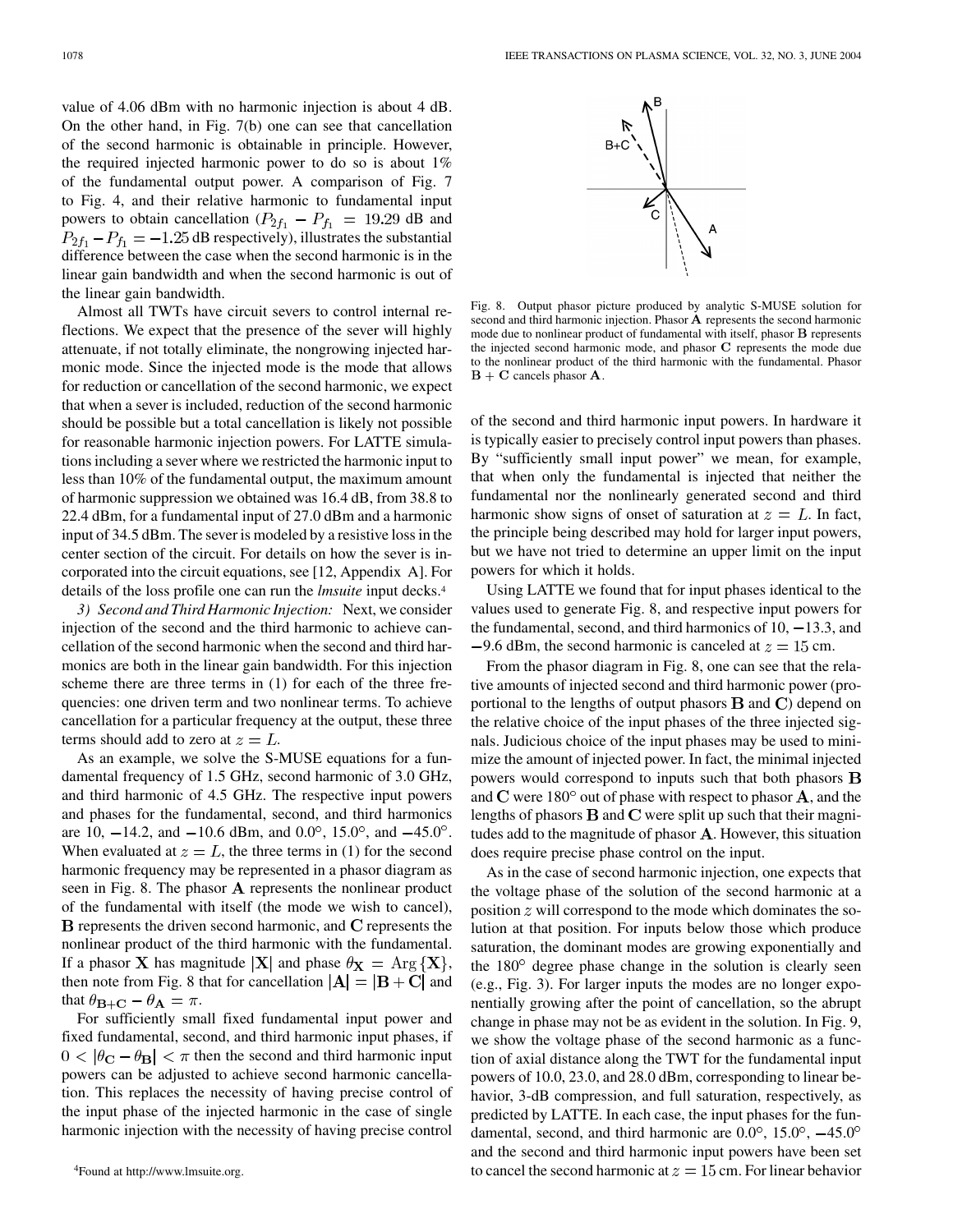

Fig. 9. Voltage phase of the second harmonic with second and third harmonic injection for fundamental input powers in the linear regime, output 3-dB compressed, and output saturated as predicted by LATTE. Phase is with respect to cold circuit phase velocity at 3.0 GHz. Second harmonic is canceled at  $z = 15$  cm. All traces show change in phase at cancellation point, but characters are different due to different relative inputs. Fundamental, second, respect to cold circuit phase velocity at 3.0 GHz. Second harmonic is canceled<br>at  $z = 15$  cm. All traces show change in phase at cancellation point, but<br>characters are different due to different relative inputs. Fundament at  $z = 15$  cm. All traces show change in phase at cancellation point, but characters are different thue to different relative inputs. Fundamental, second, and third harmonic power and phase inputs are: linear 10.0, -13.3,  $-130.0^{\circ}$ ; saturated 28.0, 12.345, 12.55 dBm, 40.0°, 55.0°, 270.0°.

and saturation the  $180^\circ$  phase change is clearly seen, while for 3-dB compression a phase change is still evident, but not as distinct.

Finally, we provide a conjecture about the effect of injecting harmonics higher than third order on canceling an undesired harmonic. The properly phased injection of each additional higher order harmonic results in one more output phasor (see Fig. 8) that can be used to cancel the undesired phasor. This could result in reducing the power required for each injected signal. However, when the injected harmonics are out of the linear gain bandwidth, their resulting phasors may be too small to have an appreciable affect on canceling the undesired harmonic.

#### *B. Intermodulation Frequencies*

Signal injection can also be used to suppress intermodulation frequencies [\[3](#page-11-0)], [\[5](#page-12-0)], [\[9](#page-12-0)]. Consider two drive frequencies  $f_a$ ,  $f_b$  with  $f_a < f_b$ , the second-order products  $2f_a$ ,  $f_a + f_b$ ,  $2f_b$ ,  $f_b - f_a$ , and the third-order intermodulation frequencies  $2f_a - f_b$ ,  $2f_b - f_a$ . Then, for example, injection of the second harmonic  $2f_a$  forms a nonlinear second-order product with the fundamental  $f_b$  which may be adjusted to cancel the nonlinear third-order intermodulation frequency  $2f_a - f_b$ . Similarly, one can inject  $2f_b$  to cancel  $2f_b - f_a$ . Furthermore, in principle, one can inject the difference frequencies and form second-order products with the fundamental frequencies to cancel the 3IM frequencies, which has been shown experimentally in solid-state amplifiers [[15\]](#page-12-0). Lastly, one can inject the 3IM frequencies directly with the right amplitudes and phases to achieve cancellation [[16\]](#page-12-0). There are other third-order intermodulation frequencies that we do not list since they are located near the third harmonics and may be removed by filtering.

Similar to the case of multiple harmonic injection, one can use two or more of the above injection frequencies simultaneously to eliminate the need for precise input phase control. The



Fig. 10. Magnitude of (1) and component magnitudes of (1) for 3IM frequency 1.8 GHz with second harmonic injection to cancel the 3IM frequency. Canceling mode (nonlinear difference product of 3.8 GHz and 2.0 GHz) dominates the solution prior to  $z = 15$  cm, and the nonlinear mode dominates the solution after  $z = 15$  cm. Fundamental (1.9, 2.0 GHz) and second harmonic (3.8 GHz) mode (nonlinear difference product of 3.8 GHz and 2.0 GHz) dominates the solution prior to  $z = 15$  cm, and the nonlinear mode dominates the solution after  $z = 15$  cm. Fundamental (1.9, 2.0 GHz) and second harmonic (3.8 GH respectively.

effect of the different injection schemes on the intermodulation frequencies other than those that are being canceled is a subject of future work.

For the examples of Sections III-B1 and 4, we choose the drive frequencies to be 1.9 and 2.0 GHz with input powers of 0.0 dBm and respective input phases of  $0.0^{\circ}$  and  $30.0^{\circ}$ . For the examples of Sections III-B2 and 3, we choose the drive frequencies to be 3.9 and 4.0 GHz with input powers of  $-5.0$  dBm and respective input phases of  $0.0^\circ$  and  $30.0^\circ$ . These inputs do not produce saturation effects in any of the frequencies at the TWT output. The behavior of the examples considered here with inputs which produce saturation is a subject of future work. In all of the LATTE simulations, we have accounted for up to the third-order products of the input frequencies. In general, signal injection will result in additional intermodulation frequencies beyond those which exist in the presence of the fundamental frequencies alone.

*1) Injection in Linear Gain Bandwidth:* We consider first single signal injection when the injected signal is in the linear gain bandwidth. For second harmonic or difference frequency injection, the form of the solution at the third-order intermodulation frequency is given by (1) with  $A_{\ell}^{dr} = 0$  and two terms in the sum over q. For 3IM injection  $A_{\ell}^{\text{dr}} \neq 0$ , and there is one term in the sum over q. Formulas for  $A_{\ell}^{dr}$  and  $A_{\ell}^{uq}$  are given in Appendix II.

In Fig. 10, we show the mode amplitudes and composite solution envelope from (1) for cancellation with second harmonic injection, and in Fig. 11 we show the mode amplitudes and composite solution for cancellation with 3IM injection. Notice that the induced mode which accomplishes the cancellation in the second harmonic injection case is growing much faster than the driven mode which accomplishes the cancellation in the 3IM injection case (the ranges on the vertical axes of Figs. 10 and 11 are identical). This is because in Fig. 10 the canceling mode is a second-order mode and has a growth rate equal to the sum of the growth rates of the driving frequencies (2.0 and 3.8 GHz) [\[17](#page-12-0)].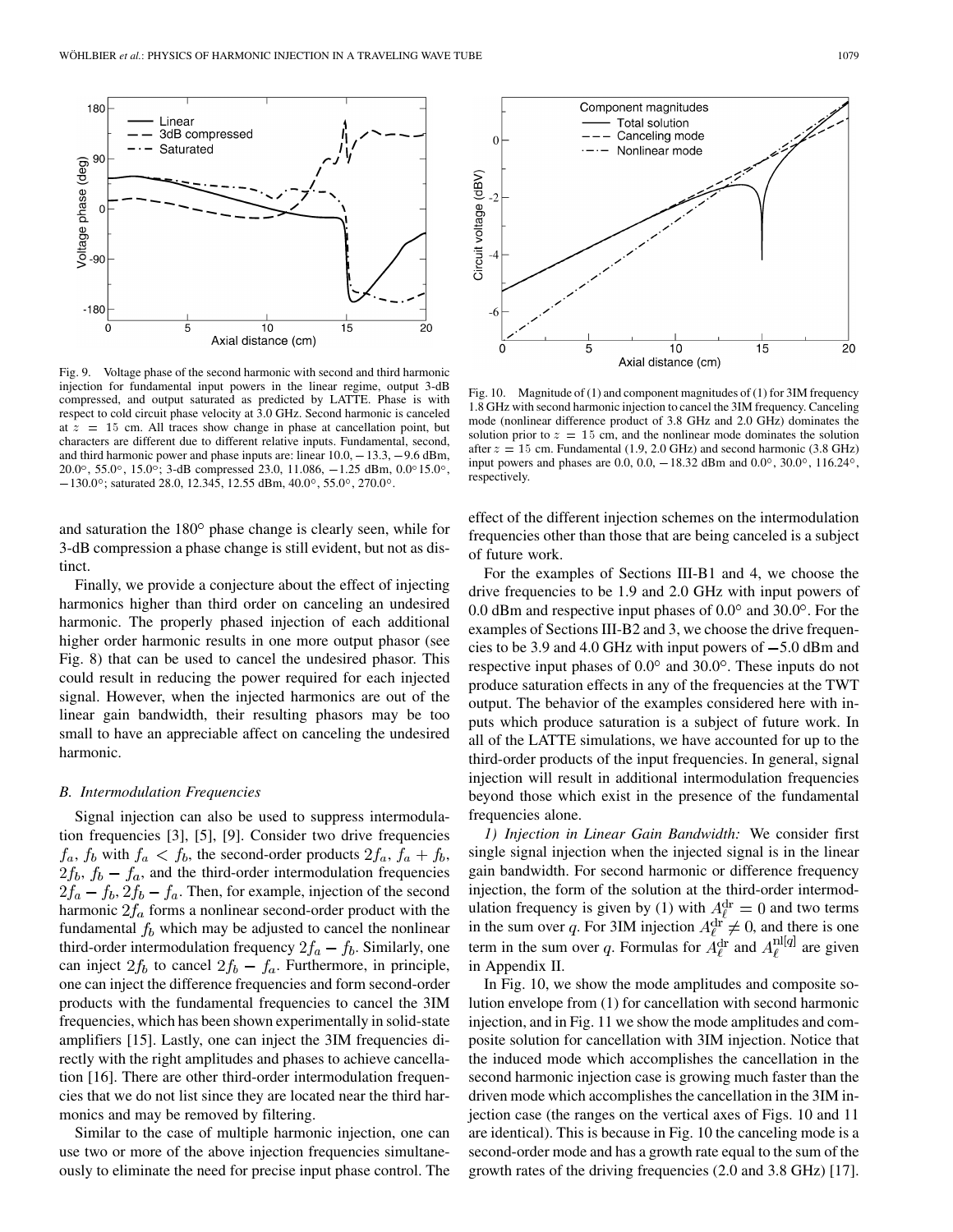In Fig. 11, the canceling mode is a drive frequency and grows with its linear growth rate.

Fig. 11. Magnitude of (1) and component magnitudes of (1) for 3IM frequency 1.8 GHz with 3IM injection to cancel the 3IM frequency. Driven mode dominates the solution prior to  $z = 15$  cm, and the nonlinear mode dominates the solution after  $z = 15$  cm. Fundamental (1.9, 2.0 GHz) and 3IM (1.8 GHz) input powers and phases are 0.0, 0.0,  $-36.36$  dBm and 0.0 $^{\circ}$ , 30.0 $^{\circ}$ ,

 $10$ 

Axial distance (cm)

15

20

Component magnitudes

**Total solution** 

Nonlinear mode

Driven canceling mode

A subtlety in the case of 3IM injection is that with such an injected signal, (1) for the 3IM frequency will have more terms in the sum over q. For example, if  $f_{3IM}$  is the injected 3IM and  $f_a$ ,  $f_b$  are the original fundamentals, then  $f_{3IM}$  is equal to the third-order products  $(f_{3IM} + f_a) - f_a$  and  $(f_{3IM} + f_b) - f_b$  (the parentheses  $\left(\cdot\right)$  indicate the formation of a second-order product, and the subtraction forms a third-order product). That is, the third-order nonlinear solution is now the sum of the original 3IM mode (e.g.,  $2f_a - f_b$ ) in addition to the modes produced by the above third-order products. However, since the required injected power of the 3IM is far smaller than the injected fundamental powers, it was found that the solution was only slightly modified by the inclusion of these additional modes.

*2) Injection Out of Linear Gain Bandwidth With No Sever:* Similarly to Section III-A-II, we consider the implications of the injected signals being out of the linear gain bandwidth. For narrow band TWTs it is likely that the second harmonic is out of the linear gain bandwidth. For difference frequency injection the difference frequency would be out of the linear gain bandwidth for most drive frequency spacings; however, for wideband TWTs one could construct pairs of input frequencies such that the difference frequency is in the linear gain bandwidth.

We showed in Section III-A2 that second harmonic injection to cancel the second harmonic is much less effective when the second harmonic is out of the linear gain bandwidth. This raises the question of the effectiveness of second harmonic injection to cancel an intermodulation product when the second harmonic is out of the linear gain bandwidth. In this case, the injected second harmonic exists in the circuit as a nongrowing mode. It combines nonlinearly with one of the drive frequencies (via (9) of Appendix I) resulting in a signal that has a growth rate equal to that of the drive frequency [\[17](#page-12-0)]. The growth rate of the 3IM frequency to be canceled in most cases will be on the order of three times the growth rate of the fundamental frequency [[17\]](#page-12-0). However, the net levels of the signals can be made comparable since the 3IM starts at a much lower amplitude than the second-order product (the injected second harmonic combined with the fundamental). Therefore, as shown in Fig. 12, harmonic injection to suppress the 3IM when the harmonic is out of the linear gain bandwidth can be effective. In general, the spectra in the remainder of the paper have content near the second, third, and/or fourth harmonics of the drive frequencies, but we have chosen only to display the spectra near the fundamentals and second

When the injected second harmonic is out of the linear gain bandwidth the level of the injected signal will generally need to be larger relative to the fundamental input powers as compared to when the injected second harmonic is in the linear gain bandwidth. This can be seen by comparing the values of the injected second harmonic powers relative to the fundamental powers for Fig. 10 ( $P_{2f_1} - P_{f_1} = -18.32$  dB) and Fig. 12

harmonic is out of the linear gain bandwidth the second-order mode used to cancel the 3IM grows at a rate about equal to the drive frequency, whereas when the harmonic is in the gain bandwidth the second-order mode used to cancel the 3IM grows at a rate about twice that of the drive frequency [[17\]](#page-12-0). Therefore, to ultimately obtain the same relative power level in the canceling mode, the injected power of the mode with the lower growth rate must be relatively larger. That is, our theory and LATTE simulations indicate that when the second harmonic is out of the linear gain bandwidth, one needs a larger relative harmonic input. *3) Injection Out of Linear Gain Bandwidth With Sever:* In contrast to harmonic injection to control the second harmonic when the injected harmonic is out of the linear gain bandwidth as in Section III-A2, we expect from the theory that including a circuit sever will *not* greatly affect the performance of the injection schemes to control the intermodulation spectrum. The reason is that the mode that cancels the 3IM is an exponen-

dB). The reason is that when the second

harmonics.

40

30

20

40 No injection  $(a)$  $(b)$ With injection

30

20



Fig. 12. Output spectrum (a) near fundamentals and (b) near second harmonics with and without second harmonic injection when second harmonic is out of the linear gain bandwidth. Note additional "intermodulation frequencies" (e.g., at 7.7 GHz) due to injection of the second harmonic. Fundamental inputs 3.9, with and without second harmonic injection when second harmonic is out of<br>the linear gain bandwidth. Note additional "intermodulation frequencies" (e.g.,<br>at 7.7 GHz) due to injection of the second harmonic. Fundamental in Injected harmonic 7.8 GHz has input power and phase of 10.6 dBm and  $32.2^{\circ}$ Note that there is also partial suppression of the second harmonic at 7.8 GHz.

 $\Omega$ 

Circuit voltage (dBV)

-6

 $\Omega$ 

 $-146.56^\circ$ , respectively.

5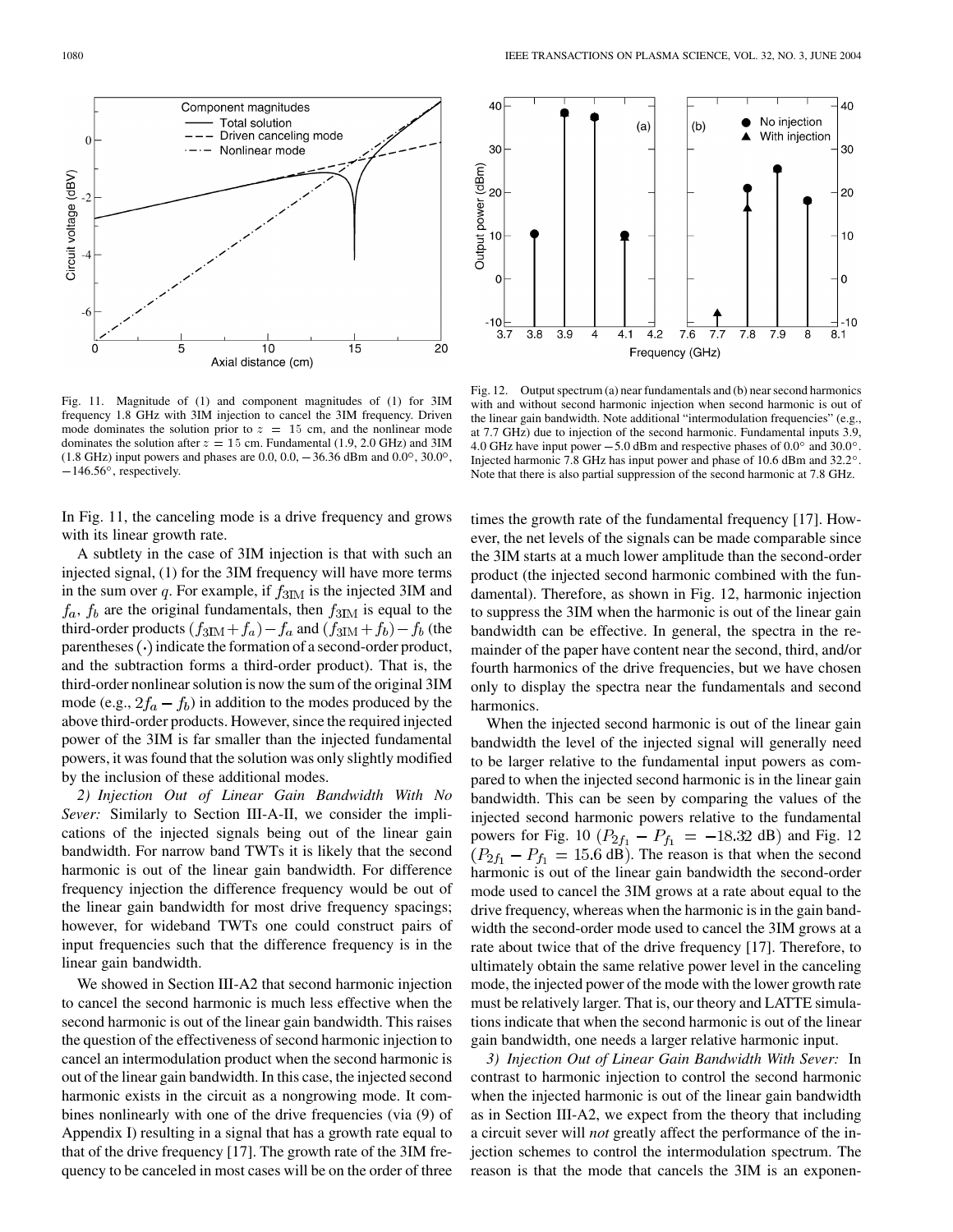

Fig. 13. Output spectrum (a) near fundamentals and (b) near second harmonics with and without difference frequency injection. Note additional "intermodulation frequencies" due to injection of the difference frequency. Fundamental inputs 1.9, 2.0 GHz have input power 0.0 dBm and respective phases of  $0.0^{\circ}$  and  $30.0^{\circ}$ . Injected difference frequency 100.0 MHz has input power and phase of 17.4 dBm and 134.45°.

tially growing mode that has a corresponding modulation in the beam current. When the circuit field of this mode is damped by the sever, the beam modulation reinitiates the circuit field mode after the sever. This is in contrast to the case in Section III-A2 where the sever heavily damped the mode that performed the harmonic reduction. In fact, in a LATTE simulation including a circuit sever with fundamental inputs such that the C3IM ratio (the relative level in decibels of the fundamental to the 3IM at the TWT output) without second harmonic injection was the same as those for the simulation that produced Fig. 12, we found that the required harmonic injection power relative to the fundamental power was  $P_{2f_1} - P_{f_1} = 10.5$  dB as compared to  $P_{2f_1} - P_{f_1} = 15.6$  dB for the circuit with no sever.

Next, we consider cancellation of a 3IM with injection of the difference frequency. Theoretically, this situation is similar to second harmonic injection when the second harmonic is out of the linear gain bandwidth. Even though the difference frequency is out of the linear gain bandwidth, the second-order product of the difference frequency and the fundamental will grow at a rate equal to the fundamental frequency growth rate [\[17](#page-12-0)]. With sufficiently large difference frequency input power, cancellation of the 3IM can be obtained as shown in Fig. 13. Note that the required difference frequency input power relative to the fundamental  $(P_{f_2-f_1} - P_{f_1} = 17.4 \text{ dB})$  is similar to the required second harmonic injection power relative to the fundamental when the second harmonic is out of the linear gain bandwidth  $(P_{2f_1} - P_{f_1} = 15.4 \text{ dB})$ . Also note that the difference frequency can be used to cancel either 3IM frequency, but not both 3IMs simultaneously. However, simultaneous *reduction* of both 3IMs with difference frequency injection is likely possible.

There is some question as to whether difference frequency injection will work in practice. Since the wavelength of the difference frequency is much longer than the physical TWT, it is not clear as to whether the mode resulting from the product of the difference frequency and the fundamental frequency will be produced in the device. Ultimately, an experimental test of the idea will be needed to determine if it works.

*4) Multiple Signal Injection:* Second and third harmonic injection was shown in Section III-A3 to control the level of the



Fig. 14. Output spectrum (a) near fundamentals and (b) near second harmonics with and without 3IM and second harmonic injection. Note additional "intermodulation frequencies" due to the injection of the signals. Fundamental inputs 1.9, 2.0 GHz have input power 0.0 dBm and respective phases of  $0.0^{\circ}$  and  $30.0^{\circ}$ . Injected 3IM and second harmonic 2.1, 4.0 GHz have additional "intermodulation frequencies" due to the injection of the signed Fundamental inputs 1.9, 2.0 GHz have input power 0.0 dBm and respections of 0.0° and 30.0°. Injected 3IM and second harmonic 2.1, 4.0 GHz haput p

second harmonic while eliminating the need for precise control of the injected signal phases. When using signal injection to control the intermodulation spectrum, there are many cases when one might wish to inject multiple signals. For example, second harmonic and intermodulation injection or second harmonic and difference frequency injection may be used to control the intermodulation level and eliminate the requirement of precise phase control of the injected signals. Furthermore, one could imagine that for multiple fundamental signals, second harmonic and intermodulation pairs or second harmonic and difference frequency pairs could be used to control the many intermodulation products. However, the effects of injecting many signals on the *other* spectral components and whether the resulting spectra are improved over the original spectra are not known. While we do not attempt to answer this question here, we give a few examples of multiple signal injection for two fundamental frequencies using LATTE simulations.

In Fig. 14, we show the output spectrum with and without injection of a 3IM (2.1 GHz) and second harmonic (4.0 GHz) to cancel the 3IM. The targeted 3IM frequency is totally canceled while additional spectral components are produced near the fundamentals and second harmonics. Since the new intermodulation products are more than 60 dB below the fundamentals amplitudes, they may not represent a problem as a practical matter. A determination of the importance of these new distortion products would need to be made in the context of linearity requirements for each specific application. As was the case in second and third harmonic injection to control the second harmonic (Section III-A3), this scheme eliminates the necessity of precise phase control of the injected signals. This is accomplished by producing two output phasors whose lengths can be controlled to cancel the undesired output phasor by adjusting the injected signal input powers (see Fig. 8). Implementation of this concept might simply require a passive predistortion equalizer with an added "leg" to generate second harmonic content along with the 3IM content that is conventionally generated with such circuits.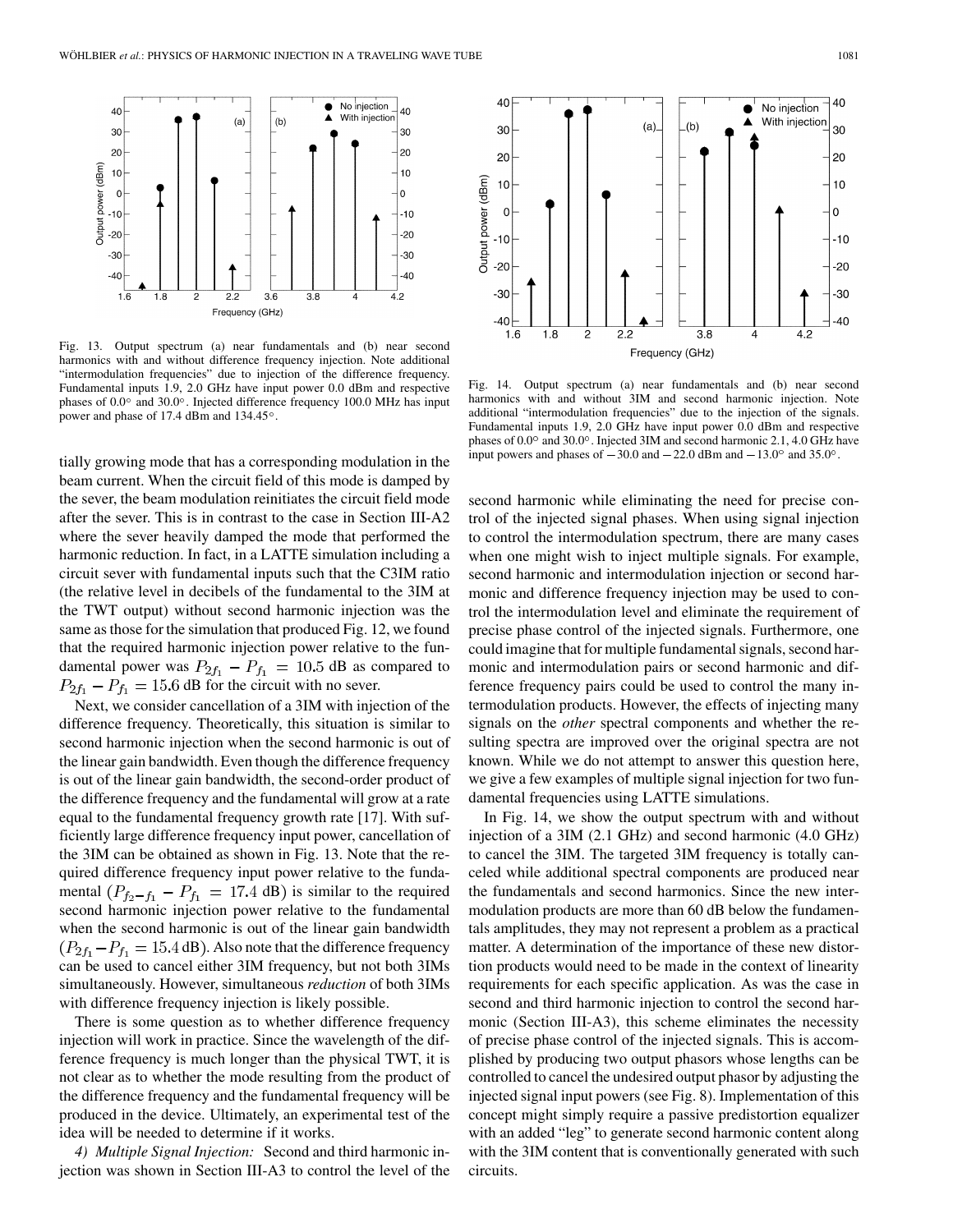$-10$ ە1. -20  $20$ -30  $-30$  $1.6$  $1.8$  $\overline{\mathbf{c}}$  $2.2$  $3.6$  $3.8$  $4.2$ 4 Frequency (GHz) Fig. 15. Output spectrum (a) near fundamentals and (b) near second

harmonics with and without second harmonic injection of both fundamentals. Note additional "intermodulation frequencies" due to the injection of the harmonic signals. Fundamental inputs 1.9, 2.0 GHz have input power 0.0 dBm and respective phases of  $0.0^{\circ}$  and  $30.0^{\circ}$ . Injected harmonics 3.8, 4.0 GHz have Note additional "intermodulation frequencies" due to the injection of harmonic signals. Fundamental inputs 1.9, 2.0 GHz have input power 0.0 d and respective phases of  $0.0^{\circ}$  and 30.0°. Injected harmonics 3.8, 4.0 GHz

puts is a subject of future study. IV. CONCLUSION

Fig. 16. Output spectrum (a) near fundamentals and (b) near second harmonics with and without injection of both 3IMs (1.8, 2.1 GHz) and both second harmonics (3.8, 4.0 GHz). Note additional "intermodulation frequencies" due to injection the of the signals. Fundamental inputs 1.9, 2.0 GHz have input power 0.0 dBm and respective phases of  $0.0^{\circ}$  and  $30.0^{\circ}$ . Injected 3IM and second harmonics 1.8, 2.1, 3.8, 4.0 GHz have i GHz have input power 0.0 dBm and respective phases of  $0.0^{\circ}$  and  $30.0^{\circ}$ . Injected 3IM and second harmonics 1.8, 2.1, 3.8, 4.0 GHz have input powers and phases of  $-26.7, -30.0, -25.0,$  and  $-22.0$  dBm and  $-150.0^{\circ}$ ,  $-13.0^{\circ}$ ,  $-140.0^\circ$ , and 35.0°. Large dynamic range of the figure is so that all of the spectral components are shown.

Next, we consider injecting the second harmonics of both of the fundamental frequencies. In Fig. 15, we show the output spectra with and without injection of both second harmonics. The original 3IM frequencies are totally canceled and there is some cancellation at the second harmonic as well, while some additional spectral components appear due to the additional input signals. The levels of the additional signals near the fundamentals are much lower than the original 3IM frequencies. There are several components generated near the second harmonics, although it is thought that these could be filtered and would be less of a concern than the spectrum near the fundamental.

Finally, in Fig. 16 we show results of injecting the 3IMs and second harmonics of both of the fundamental signals. The 3IM frequencies are canceled without a requirement of precise input phase control, but the number of additional spectral components becomes quite large. However, all of the signals near the fundamentals are substantially lower than the 3IMs without the injection. If one can tolerate a complicated spectrum near the second harmonics, it is thought that this scheme may be desirable.

We have done some testing of the above multiple signal injection schemes for fundamental inputs of 5 dBm, which start to show the onset of saturation effects in the intermodulation and harmonic signals. For second harmonic injection of both fundamentals, simultaneous cancellation of both 3IM frequencies was found to be possible. However, in the case of injecting both 3IMs and both second harmonics we were unable to find, with a coarse search, injection input values to cancel both of the 3IM frequencies simultaneously. The general existence of such in-

We present an interpretation of harmonic injection and, more generally, "signal injection" in a TWT as the cancellation of "driven" and "nonlinear" modes. The interpretations are based on an approximate analytic solution to an approximate nonlinear model. Furthermore, we use "large signal" simulations to test whether the modal solution structure is valid in saturated conditions. In general, we find that the large signal simulations indeed show the abrupt phase change signature of the approximate analytic solutions.

The idea has existed for some time that the physical mechanism of harmonic injection is cancellation of such modes [[4\]](#page-12-0), [[10\]](#page-12-0). However, we present the first quantitative theory to predict the existence of the modes. Furthermore, the quantitative theory provides further insights into harmonic injection. For example, a phasor picture provided by the theory demonstrates how multiple harmonic injection can eliminate the sensitive dependence of the output signals on the phase of the input signals. Also, the analytic solutions elucidate the many effects of the injected signals being outside of the linear gain bandwidth of the TWT and the role of circuit severs in these cases. Some experimentation is still required to verify all of the notions put forward in the paper.

# APPENDIX I S-MUSE GENERAL ANALYTIC SOLUTION

In this Appendix, we state the general analytic solution to the S-MUSE model, referring the reader to [[12\]](#page-12-0), [[17\]](#page-12-0) for the derivation. We use the vector notation of [\[11](#page-12-0)] where  $\mathbf{x}_{\ell} = [\mathbf{x}_{\ell_1} \dots \mathbf{x}_{\ell_5}]^T = [\tilde{V}_{\ell} \tilde{I}_{\ell} \tilde{E}_{\ell} \tilde{v}_{\ell} \tilde{\rho}_{\ell}]^T$ . Due to the Fourier series used in the model, for each positive frequency  $f_{\ell}$  there is a corresponding negative frequency indexed by  $-\ell$  with  $f_{-\ell} = -f_{\ell}$ . Furthermore,  $\mathbf{x}_{-\ell} = \mathbf{x}_{\ell}^*$ . The differential equation for  $\mathbf{x}_{\ell}$  is

$$
\dot{\mathbf{x}}_{\ell} = \mathbf{A}_{\ell} \mathbf{x}_{\ell} + \sum_{\substack{m,n \\ f_m + f_n = f_{\ell}}} \mathbf{H}_{\ell mn}(\mathbf{x}_m, \mathbf{x}_n)
$$
(6)



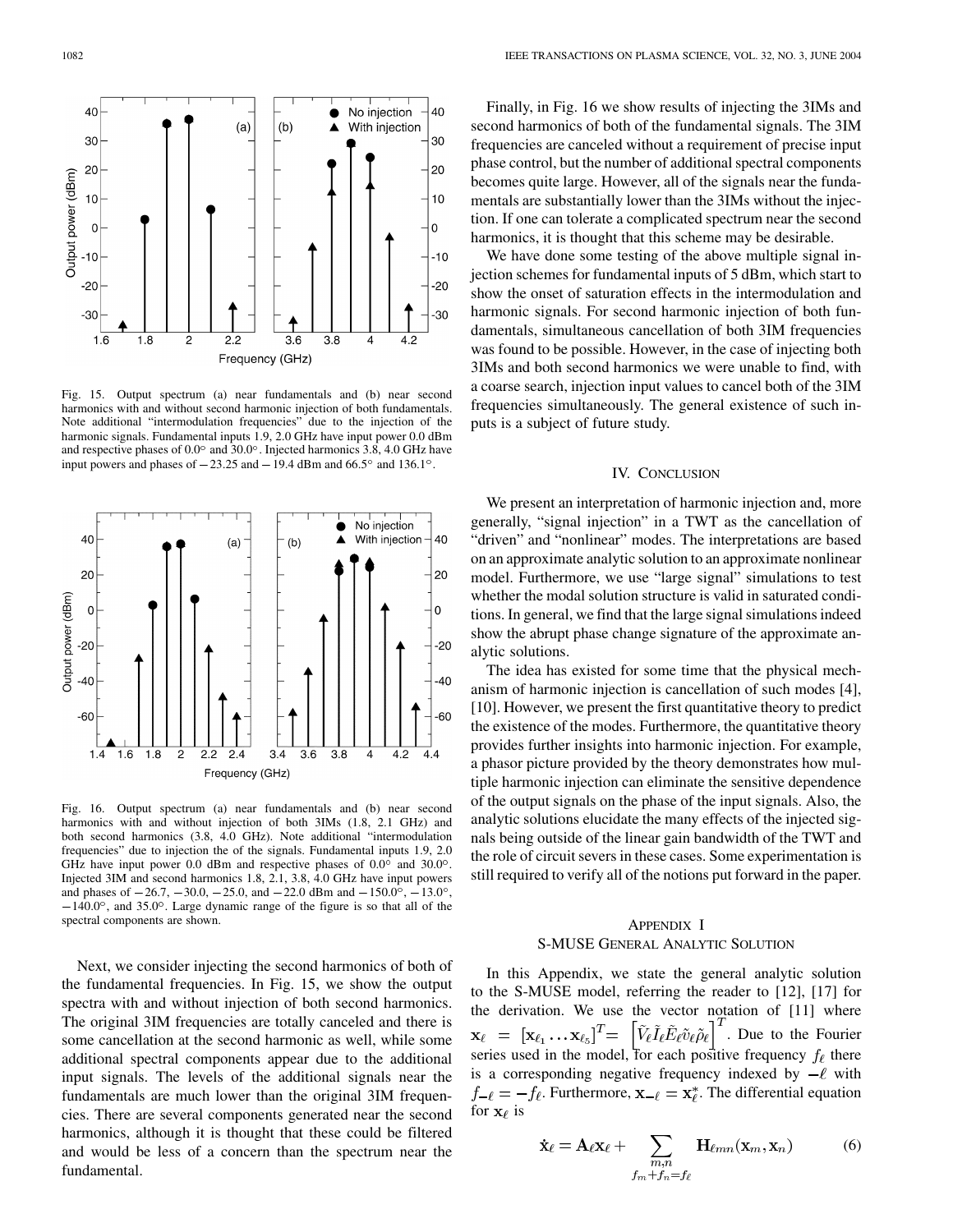where matrix and tensor components  $A_{\ell_{ij}}$  and  $H_{\ell_{i}m_{i}n_{k}}$  are listed in [[11,](#page-12-0) Appendix II]. One can show that (6) may be solved with a series solution

$$
\mathbf{x}_{\ell} = \sum_{\alpha=1}^{\infty} \mathbf{x}_{\ell}^{(\alpha)} \tag{7}
$$

and that this series converges under the appropriate conditions [\[12](#page-12-0)], [[17\]](#page-12-0). The index  $\alpha$  is related to the order of intermodulation product [\[17](#page-12-0)]. The formulas for the terms of the series are given by

$$
\mathbf{x}_{\ell}^{(1)} = e^{\mathbf{A}_{\ell} z} \mathbf{w}_{\ell} \quad \alpha = 1
$$
\n
$$
\mathbf{x}_{\ell}^{(\alpha)} = \int_{0}^{z} e^{\mathbf{A}_{\ell}(z-\tau)} \sum_{\beta=1}^{\alpha-1} \sum_{\substack{m,n\\f_m+f_n=f_{\ell}}} \mathbf{H}_{\ell mn} \left( \mathbf{x}_{m}^{(\beta)}(\tau), \mathbf{x}_{n}^{(\alpha-\beta)}(\tau) \right) d\tau, \quad \alpha \ge 2 \quad (9)
$$

where  $w_{\ell}$  contains the initial values for frequency  $f_{\ell}\omega_0$  [[11\]](#page-12-0) and  $e^{A_\ell z}$  is the matrix exponential of the matrix  $A_\ell z$  [\[18](#page-12-0)]. The driven frequencies include the injected signals and each driven frequency has a nonzero component in  $w_\ell$ .

Due to the recursive structure of (9), it may be written as

$$
\mathbf{x}_{\ell}^{(\alpha)} = \int_0^z e^{\mathbf{A}_{\ell}(z-\tau)} \sum_{q=1}^M \left( \sum_{r=0}^{N_q} \tau^r \mathbf{c}_q^r \right) e^{\sigma_q \tau} d\tau.
$$
 (10)

In (10), a term of the forcing exponential, i.e.,  $\tau^r \mathbf{c}_q^r e^{\sigma_q \tau}$ , is formed by the quadratic nonlinearity in (9) represented by  $H_{\ell mn}$ . These terms arise from the mixing of driven frequencies (including injected signals) and, depending on the injection scheme, can correspond to the modes one wishes to cancel or the modes performing the cancellation. If the exponent  $\sigma_q$  in the integral formula (10) is equal to an eigenvalue of  $A_{\ell}$ , then powers of  $z$  appear multiplying the exponentials in the result of the integral for  $\mathbf{x}_{\ell}^{(\alpha)}$ . The factor  $\tau^{r}$  appears in (10) to account for the fact that  $\mathbf{x}_m^{(v)}$  and  $\mathbf{x}_n^{(\alpha-\beta)}$  may contain such powers of z. Cases when  $\sigma_q$  is equal to an eigenvalue of  $A_\ell$  are referred to as "resonant forcing," and the modes that result involving powers of  $z$  are referred to as "secular modes."

Modes are characterized by the arguments of their complex exponentials. The result of the integral in (10) has modes characterized by either  $\sigma_q$  or the eigenvalues of  $\mathbf{A}_{\ell}, \lambda_{\ell_i}, i = 1, \ldots, 5$ . Formulas for these modes are given as follows.

The  $\lambda_{\ell_k}$  mode of (10) is

$$
\sum_{q=1}^{M} \sum_{r=0}^{N_q} \mathbf{P}_{\ell} \mathbf{R}_{\ell}(k, r, \sigma_q) \mathbf{P}_{\ell}^{-1} \mathbf{c}_q^r e^{\lambda_{\ell_k} z}, \quad k = 1, \dots, 5. \quad (11)
$$

The  $\sigma_q$  modes of (10) are as follows.

1) For 
$$
\sigma_q \neq \lambda_{\ell_i}
$$
,  $i = 1, ..., 5$   
\n
$$
\sum_{r=0}^{N_q} \left[ \sum_{k=0}^{N_q - r} \mathbf{P}_{\ell} \mathbf{S}_{\ell}(\sigma_q, r, k) \mathbf{P}_{\ell}^{-1} \mathbf{c}_q^{r+k} \right] z^r e^{\sigma_q z}. \qquad (12)
$$
\n2) For  $\sigma_q = \lambda_{\ell_i}$ ,  
\n
$$
\mathbf{P}_{\ell} \left\{ \mathbf{T}_{\ell}(N_q) \mathbf{P}_{\ell}^{-1} \mathbf{c}_q^{N_q} z^{N_q+1} + \sum_{r=0}^{N_q} \left[ H(r) \mathbf{T}_{\ell}(r-1) \mathbf{P}_{\ell}^{-1} \mathbf{c}_q^{r-1} + \left( \sum_{k=0}^{N_q - r} \mathbf{S}_{\ell}(\sigma_q, r, k) \mathbf{P}_{\ell}^{-1} \mathbf{c}_q^{r+k} \right) \right] z^r \right\} e^{\sigma_q z}. \qquad (13)
$$

In (11)–(13),  $P_{\ell}$  and  $P_{\ell}^{-1}$  are the modal matrix of  $A_{\ell}$  and its inverse, respectively [[18\]](#page-12-0). The matrices  $\mathbf{R}_{\ell}$ ,  $\mathbf{S}_{\ell}$ , and  $\mathbf{T}_{\ell}$  are defined by the equations shown at the bottom of the page.

# APPENDIX II

#### FIRST-, SECOND-, AND THIRD-ORDER MODE AMPLITUDES

In this Appendix, we provide special cases of the formulas in Appendix I that are required to compute solutions of the dominant modes for the cases discussed in the text.

The complex exponential modes of the vector  $\mathbf{x}_{\ell}^{(\alpha)}$  (see Appendix I) may be indexed by  $p$ 

$$
\mathbf{x}_{\ell}^{(\alpha)}(z) = \sum_{p=1}^{N_{\ell}^{(\alpha)}} \mathbf{a}_{\ell}^{(\alpha)[p]} e^{\left(\mu_{\ell}^{(\alpha)[p]} + i\kappa_{\ell}^{(\alpha)[p]}\right)z}
$$
(14)

with  $\mathbf{a}_{\ell}^{(\alpha)[p]}$  a complex vector and  $\mu_{\ell}^{(\alpha)[p]}, \kappa_{\ell}^{(\alpha)[p]}$  real numbers. Sums like (14) are ordered so that  $\mu_{\ell}^{(\alpha)[N_{\ell}^{(\alpha)}]}$ . The cases in the text do not require secular modes so a factor of  $z$  does not appear in (14).

To keep the formalism as simple as possible, we provide formulas only for the cases when the injected signals are in the linear gain bandwidth of the TWT. In these cases, the solutions for fixed  $\alpha$  can be approximated by a single "dominant mode" in the case of single signal injection, or several "dominant modes" in the case of multisignal injection. The total solution (1) is then a sum of the dominant modes for the different values of  $\alpha$ .

When the injected signals are out of the linear gain bandwidth the number of modes required to represent the solutions

$$
\mathbf{R}_{\ell_{i,j}}(k,r,\sigma_{q}) \equiv \begin{cases} \frac{(-1)^{r+1}r!}{(\sigma_{q}-\lambda_{\ell_{k}})^{r+1}}; & i=j=k \text{ and } \lambda_{\ell_{i}} \neq \sigma_{q} \\ 0; & \text{otherwise} \end{cases}
$$

$$
\mathbf{S}_{\ell_{i,j}}(\sigma_{q},r,k) \equiv \begin{cases} (-1)^{k} \frac{(r+k)!}{r!} \frac{1}{(\sigma_{q}-\lambda_{\ell_{j}})^{k+1}}; & i=j \text{ such that } \lambda_{\ell_{i}} \neq \sigma_{q} \\ 0; & \text{otherwise} \end{cases}
$$

$$
\mathbf{T}_{\ell_{i,j}}(r) \equiv \begin{cases} \frac{1}{r+1}; & i=j \text{ such that } \lambda_{\ell_{i}} = \sigma_{q} \text{ and } r \neq -1 \\ 0; & \text{otherwise} \end{cases}
$$

$$
H(r) = \begin{cases} 1 & r \geq 1 \\ 0 & r=0 \end{cases}
$$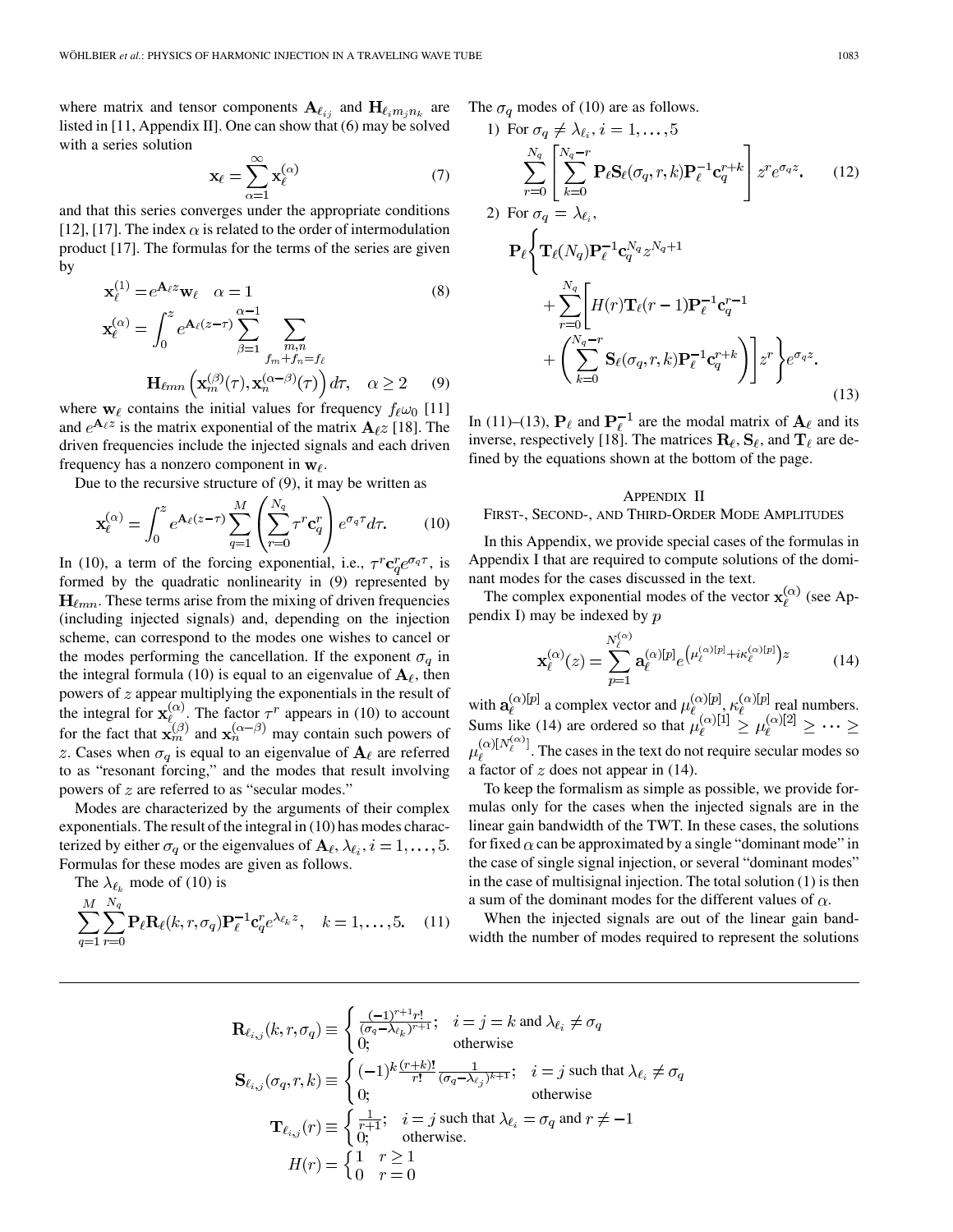<span id="page-11-0"></span>increases substantially, and the formulas for the solutions involve more caveats and technicalities. The general result allowing computation of all modes is given in Appendix I.

We give formulas for first-order (linear), second-order, and third-order products. The formulas may be used to compute all of the cases in the paper in which the injected signal is in the linear gain bandwidth of the TWT.

# *A. First-Order (Linear) Solution*

The  $p = 1$  mode of the first-order  $(\alpha = 1)$  drive frequencies (including injected signals) is given by

$$
\mathbf{x}_{\ell}^{(1)[1]} = \mathbf{a}_{\ell}^{(1)[1]} e^{\mu_{\ell}^{(1)[1]} z} e^{i\kappa_{\ell}^{(1)[1]} z}
$$
 (15)

where

$$
\mathbf{a}_{\ell}^{(1)[1]} = \mathbf{P}_{\ell} \mathbf{Q} \mathbf{P}_{\ell}^{-1} \mathbf{w}_{\ell} \tag{16}
$$

$$
\mu_{\ell}^{(1)[1]} = \text{Re}\{\lambda_{\ell_1}\}\tag{17}
$$

$$
\kappa_{\ell}^{(1)[1]} = \operatorname{Im}\{\lambda_{\ell_1}\}\tag{18}
$$

and

$$
\mathbf{Q}_{i,j} = \begin{cases} 1 & i = j = 1 \\ 0 & \text{otherwise.} \end{cases} \tag{19}
$$

We assume that  $P_{\ell}$ , the modal matrix of  $A_{\ell}$ , has the eigenvector associated with  $\lambda_{\ell_1}$ , the eigenvalue of  $\mathbf{A}_{\ell}$  with the largest real part, in its first column. Then, for (1) we have

$$
A_{\ell}^{\rm dr} = \mathbf{a}_{\ell_1}^{(1)[1]}
$$
 (20)

$$
\mu_{\ell}^{\rm dr} = \mu_{\ell}^{(1)[1]}
$$
 (21)

$$
\kappa_{\ell}^{\mathrm{dr}} = \kappa_{\ell}^{(1)[1]}.
$$
 (22)

For each frequency  $f_{\ell}\omega_0$  with a nonzero input power there is an equation (1) with a driven mode solution given by (20)–(22).

# *B. Second-Order Solution*

Next, we solve for second-order products ( $\alpha = 2$ ) of the injected signals. We give formulas for one mode in the sum over  $q$  in (1) and note that the number of required modes and ordering of the modes is application dependent. A second-order product has associated with it a pair of indexes  $m$  and  $n$  such that  $f_m + f_n = f_\ell$ . Extracting only the dominant mode from (12) of Appendix I we have

$$
\mathbf{x}_{\ell}^{(2)[q]} = \mathbf{a}_{\ell}^{(2)[q]} e^{\mu_{\ell}^{(2)[q]} z} e^{i\kappa_{\ell}^{(2)[q]} z}
$$
 (23)

 $(24)$ – $(27)$ , as shown at the bottom of the page, and we have assumed that  $\mu_m^{(1)[1]} + \mu_n^{(1)[1]} > \text{Re}\{\lambda_{\ell_1}\}\.$  The eigenvalues  $\lambda_{\ell_j}$  of  $A_{\ell}$  have the same ordering as the eigenvectors of  $A_{\ell}$  appearing in columns of  $P_{\ell}$ . The matrix  $S_{\ell}$  is given in Appendix I.

Then, for a mode of  $(1)$ , we have

$$
A_{\ell}^{\text{nl}[q]} = \mathbf{a}_{\ell_1}^{(2)[q]} \tag{28}
$$

$$
\mu_{\ell}^{\text{nl}[q]} = \mu_{\ell}^{(2)[q]} \tag{29}
$$

$$
\kappa_{\ell}^{\text{nl}[q]} = \kappa_{\ell}^{(2)[q]}.
$$
\n(30)

This mode can describe sum and difference frequencies of the injected signals.

# *C. Third-Order Solution*

Lastly, we solve for third-order products ( $\alpha = 3$ ) of the injected signals. Given the dominant mode of the injected signal  $\mathbf{x}_{m}^{(1)[1]}$  from (15) and a dominant mode of a second-order product  $\mathbf{x}_n^{(2)[1]}$  from (23), one has

$$
\mathbf{x}_{\ell}^{(3)[1]} = \mathbf{a}_{\ell}^{(3)[1]} e^{\mu_{\ell}^{(3)[1]} z} e^{i\kappa_{\ell}^{(3)[1]} z}
$$
 (31)

where

$$
\mathbf{a}_{\ell}^{(3)[1]} = \mathbf{P}_{\ell} \mathbf{S}_{\ell} \left( \mu_{\ell}^{(3)[1]} + i \kappa_{\ell}^{(3)[1]}, 0, 0 \right) \mathbf{P}_{\ell}^{-1} \mathbf{c}_{\ell}^{(3)[1]} \tag{32}
$$

$$
\mathbf{c}_{\ell}^{(3)[1]} = \mathbf{H}_{\ell mn} \left( \mathbf{a}_{m}^{(1)[1]}, \mathbf{a}_{n}^{(2)[1]} \right) + \mathbf{H}_{\ell nm} \left( \mathbf{a}_{n}^{(2)[1]}, \mathbf{a}_{m}^{(1)[1]} \right) \tag{33}
$$

$$
\mu_{\ell}^{(3)[1]} = \mu_m^{(1)[1]} + \mu_n^{(2)[1]}
$$
\n(34)

$$
\kappa_{\ell}^{(3)[1]} = \kappa_m^{(1)[1]} + \kappa_n^{(2)[1]}.
$$
\n(35)

Therefore, for (1), we have for the dominant mode of the thirdorder product

$$
\mathbf{a}_{\ell}^{[11]} = \mathbf{a}_{\ell_1}^{(3)[1]}
$$
 (36)

$$
\mu_{\ell}^{\text{nl}[1]} = \mu_{\ell}^{(3)[1]} \tag{37}
$$

$$
\kappa_{\ell}^{\text{nl}[1]} = \kappa_{\ell}^{(3)[1]}.\tag{38}
$$

Unlike the  $\alpha = 2$  case, we allow for only one third-order mode in the total solution (1). Although a more general formalism is possible, the examples provided in the paper do not require it.

#### ACKNOWLEDGMENT

The authors would like to thank A. Singh for useful feedback on the manuscript.

#### **REFERENCES**

- [1] D. Jennings, A. Bateman, and J. McGeehan, "Adjacent channel power and error-vector magnitude performance of reduced complexity CALLUM systems," *IEE Proc.-Commun.*, vol. 146, no. 5, pp. 297–302, Oct. 1999.
- [2] J. Hamilton and D. Zavadil, "Harmonically-enhanced two-octave TWTA," *Microwave J.*, vol. 15, pp. 24–25, 1972.
- [3] O. Sauseng, M. Huisjen, and W. Garrigus, "Reduction of intermodulation distortion with harmonic injection for wideband travelling-wave tubes," *IEDM Tech. Dig.*, pp. 411–414, 1975.

$$
\mathbf{a}_{\ell}^{(2)[q]} = \mathbf{P}_{\ell} \mathbf{S}_{\ell} \left( \mu_{\ell}^{(2)[q]} + i \kappa_{\ell}^{(2)[q]}, 0, 0 \right) \mathbf{P}_{\ell}^{-1} \mathbf{c}_{\ell}^{(2)[q]} \tag{24}
$$

$$
\mathbf{c}_{\ell}^{(2)[q]} = \begin{cases} \mathbf{H}_{\ell mn} \left( \mathbf{a}_{m}^{(1)[1]}, \mathbf{a}_{n}^{(1)[1]} \right) & \underset{f_{m} + f_{n} = f_{\ell}}{m = n} \\ \mathbf{H} & \left( \mathbf{a}^{(1)[1]} \right) \left( \mathbf{I}^{(1)[1]} \right) + \mathbf{H} & \left( \mathbf{a}^{(1)[1]} \right) \left( \mathbf{I}^{(1)[1]} \right) \end{cases} \qquad \underset{m \neq n}{\text{min}} \tag{25}
$$

$$
\mathbf{H}_{\ell mn} \left( \mathbf{a}_m^{(1)[1]}, \mathbf{a}_n^{(1)[1]}\right) + \mathbf{H}_{\ell nm} \left( \mathbf{a}_n^{(1)[1]}, \mathbf{a}_m^{(1)[1]}\right) \quad \substack{m \neq n \\ f_m + f_n = f_\ell}^{m \neq n}
$$
\n
$$
\mu_{\ell}^{(2)[q]} = \mu_{\ell}^{(1)[1]} + \mu_{\ell}^{(1)[1]} \tag{26}
$$

$$
\kappa_{\ell}^{(2)[q]} = \kappa_m^{(1)[1]} + \kappa_n^{(1)[1]}
$$
\n(27)